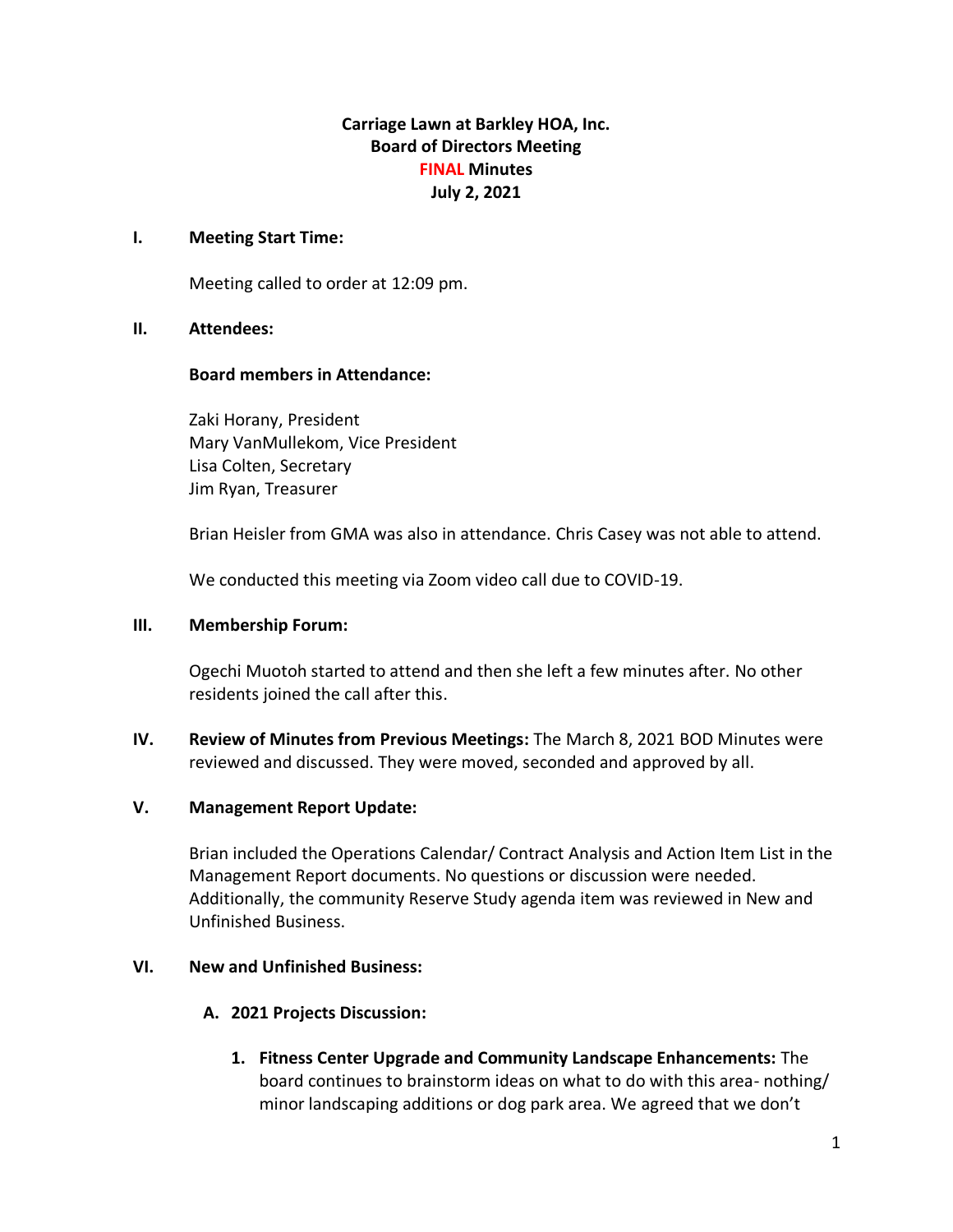want to spend a large amount of money but willing to do something to ensure that our property has good curb appeal. The board members in attendance thought that the dog park is not a good use of this space at this location. Mary mentioned that there may be some Fairfax County funds to help with this- but perhaps we can entertain another area for this- maybe to the right of the playground. (**ACTION: Brian** will have another conversation with BladeRunners to see what they can- either within the confines of our new contract or hear options that are not expensive. From this, **The Board** will re-visit at our next meeting to see if it does make the list for later this year or table permanently or at least for 2021. **Lisa** will send a note to Chris to see if he wants to champion further research for the dog park). We should review one more time at our next meeting to see if we want to hold any funds for any 2021 improvements**.**

- **2. Discussion of American Disposal Trash Service:** At our last meeting, we welcomed a manager from American Disposal to listen to our concerns about the trash collection service. Since then, we have seen a bit of an improvement of service. We are interested in getting larger recycling and/or garbage bins for all homes, but in order to obtain these at no cost, we would have to re-negotiate our current contract- commit to a slightly higher price and more years than we were willing to do. So, for now, we will put this on hold. We did find out that if individual homeowners need replacement bins due to damage, they can be replaced for free. We also discussed whether we wanted to get larger garbage and recycling totes. (**ACTION: Lisa** to send verbiage about this to Zaki for inclusion on website).
- **3. New Signage for Community:** We continue to be interested in obtaining new signage for the community (parking/speed limits/fire lanes, etc.) for a more cohesive look. Unsure if this becomes a 2021 or 2022 project. Funds would be able to come from Reserve budget. **(ACTION: Jim** will continue to research and present options to Board as needed).
- **B. 2021 Community Reserve Study Proposal:** Brian clarified some confusion about the finding of the reserve fund. We agreed that we don't need to follow their more "conservative" funding recommendations. We agreed that the increase of the monthly dues in 2021 should help. A motion was made to accept their final report. It was seconded and approved by all. (**ACTION: Brian** to send final report for signature to either Zaki or Jim and we'll consider this item closed).
- **C. Royal Doulton to Lismore Asphalt Trail Replacement and Royal Doulton Pathway:** We continue to review different proposals to try and resolve this issue, but there does not seem to be a good solution that seems to be a lasting solution and one that is not exorbitantly expensive. The latest option, presented by BladeRunners- for pavers- was of some interest to the board. They included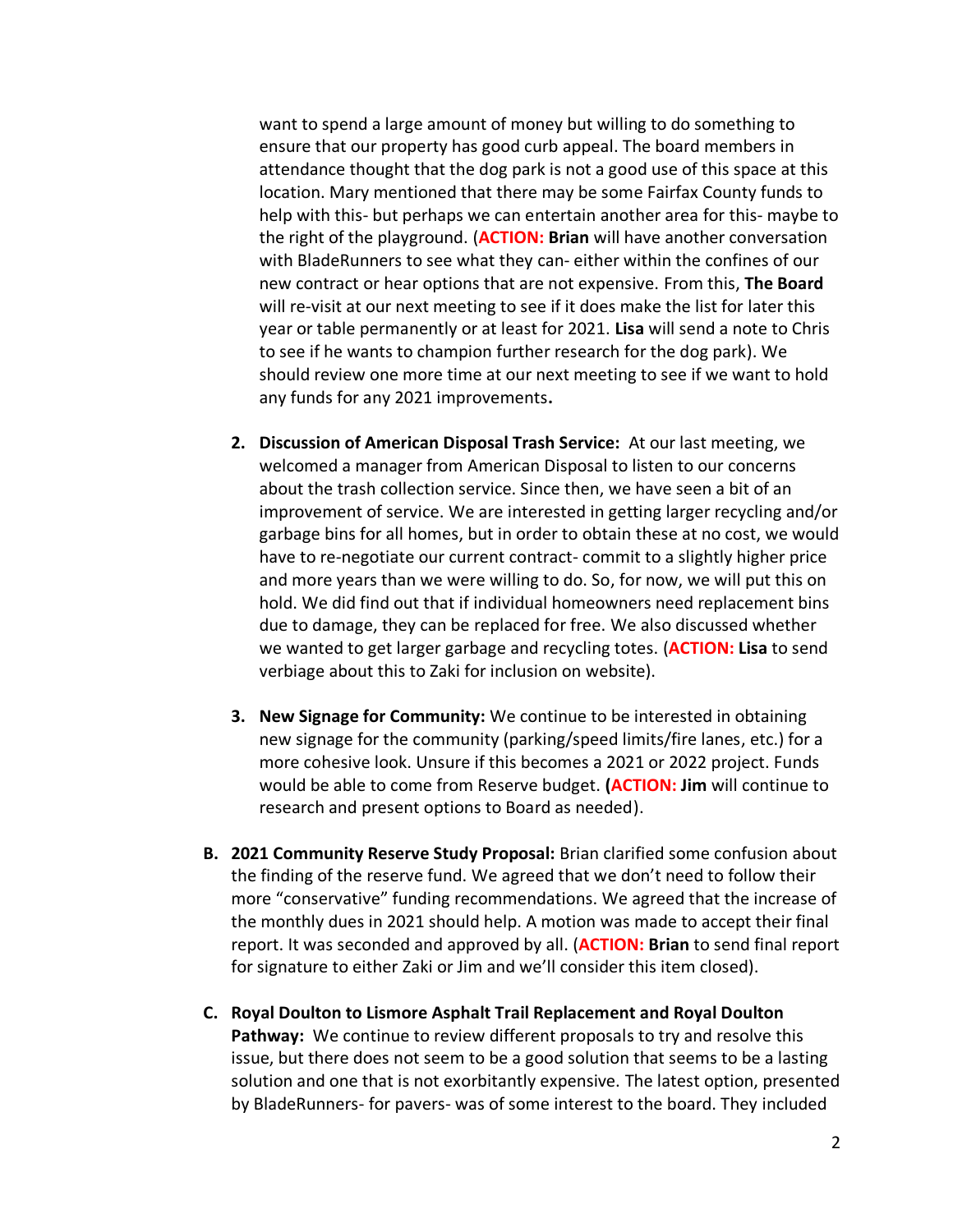options that we were interested in but not the cost. (**ACTION: The Board** asked **Brian** to go back to BladeRunners to see if they can do this for less money-(not to exceed \$19-20K) and from there we will make a decision). The Board also determined that we will not do anything to the area behind some of the houses on Royal Doulton- which has been discussed in the past. The options presented by different vendors were only seen as temporary and cost prohibitive.

- **D. Tot Lot/Playground:** Discussion continued around power-washing and repainting and tree trimming. Trees were trimmed in the early summer to allow for more sunlight to the area. We continue to discuss if this area needs further cleaning and how if necessary, to address bugs. (**ACTION: The Board** will monitor this and discuss as needed in future meetings).
- **E. Little Free Library:** Lisa raised the idea of purchasing a Little Free Library for the community. A motion was raised, seconded and approved by all assuming the cost would not exceed \$1000. (**ACTION: Brian** to research and let **Lisa** know next steps. **UPDATE: Brian** was able to purchase for less than this price and the library was installed near the picnic tables on the playground in August. Lisa put a note on the FaceBook page and received a nice response from residents. **Lisa**  will send verbiage to Zaki for inclusion on the website. Brian can use same verbiage for newsletter inclusion when one is sent out.
- **F. Asphalt Project:** Initial pricing was received regarding sealing all roads in development as part of upkeep on 2019 project. The board reviewed different options. A motion was made to table this until 2022. This was seconded and approved by all.
- **G. Sod Replacement/Poor Turf around Sidewalks/Mailboxes:** Brian reviewed a few areas in the community where we should consider some maintenance or upkeep. One option was to replace the sod with pavers due to a few of these areas being high traffic areas. BladeRunners presented some ideas to Brian, but they are expensive ( over \$35K). More discussion and understanding of this project is needed. If we start with one area, what other areas may be in need/ consistent look. Further discussion is needed. (**ACTION: Brian** to get more specific information. **UPDATE:** Brian did further research and sent an email to Board in late July with some ideas- needs to be discussed at next meeting. Related to this, Lisa reminded Brian of other areas that were impacted by the lighting project and that grass/sod needs to be replaced in areas where new equipment was added (e.g. near Lisa's house- NipperWay/Saxon Flowers). Lisa sent Brian a picture **(ACTION: Brian** to review and provide pricing to board for this and other areas).

Management Section of meeting concluded at 1:25 PM. A motion was passed, seconded and approved to move to the Executive Session of the meeting.